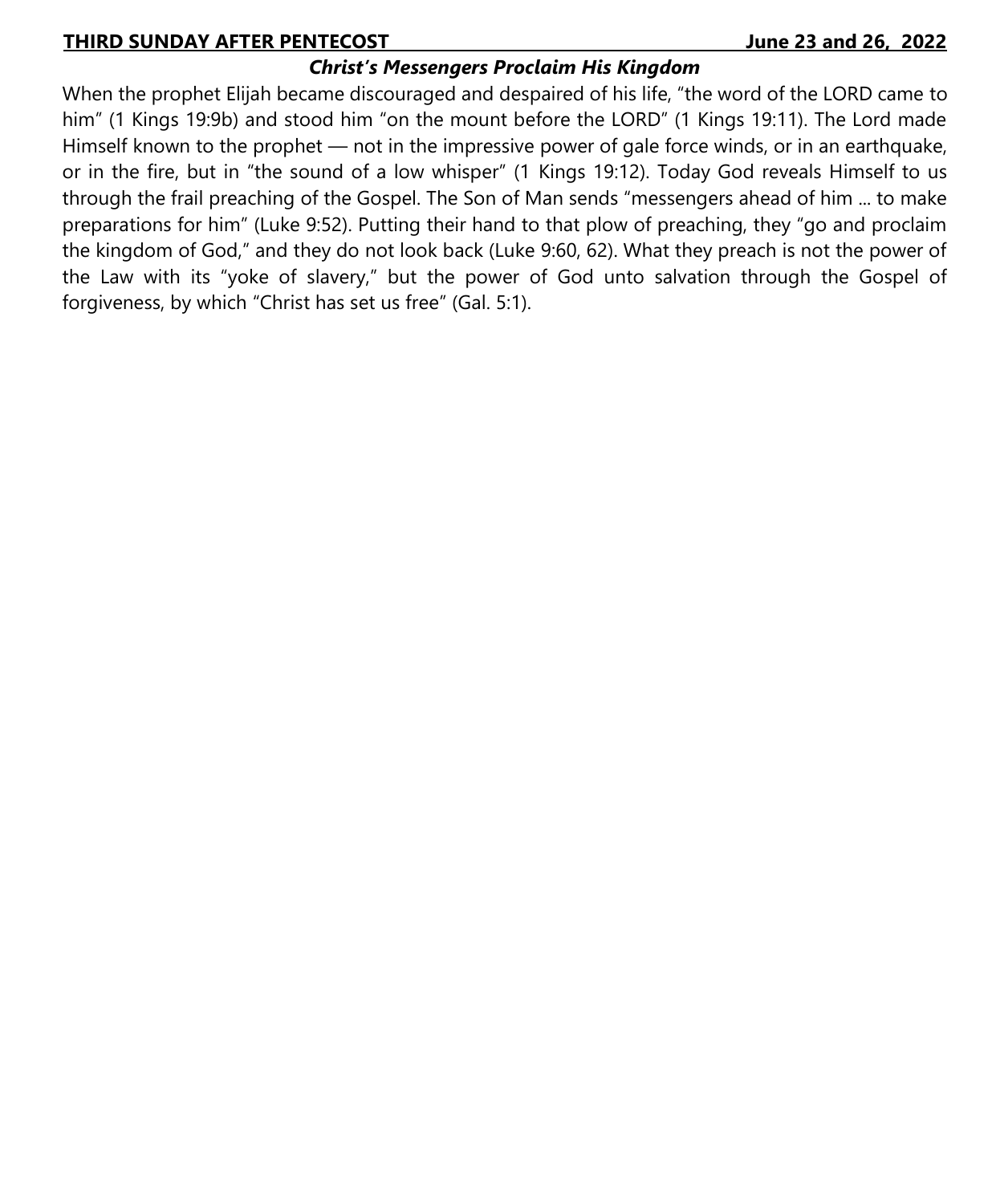# **WORSHIP SERVICE AND BIBLE STUDY INFORMATION**

**WOMEN'S HOME BIBLE STUDY** on the 2nd and 4th Tuesdays at 6:30pm. Please contact Diane Gihring, Kathy Herbst, or the church office for more information.

**TUESDAY ZOOM BIBLE STUDY** will meet again on Tuesday, July 5<sup>th</sup> at 7pm, and will be taking a deeper look at the Gospel readings for the month of July. If you are interested in attending, please contact Jaime Greene at jaimelynn581@gmail.com for the Zoom link.

**MEN'S BIBLE STUDY** meets on the 2<sup>nd</sup> and 4<sup>th</sup> Saturdays at 8:30am to study the book of Ephesians and is led by Mr. Tom Wartick.

# **CHARITABLE INFORMATION**

**SECOND QUARTER SPECIAL MISSIONS:** For our second quarter missions, our Special Mission offering will support LC-MS Disaster Response Ministry. The ministry reaches out to LCMS congregations and their communities with services that include on-site assessment, emergency relief and development grants, pastor care for LCMS church workers and members, and other resources.

**THIRD QUARTER MISSIONS:** Beginning July 3<sup>rd</sup>, we will kick off our third quarter of Special Mission offerings, which will be designated to Missionaries Mark and Megan Mantey. To sponsor Special Missions, please sign up on the bulletin board.

# **CHURCH INFORMATION**

**OFFICE CLOSED:** Please note that the Church Office will be closed on Monday, July 4<sup>th</sup>, in observance of Independence Day.

**PORTALS OF PRAYER:** The next quarter of Portals of Prayer and Hopeful Living devotionals are now available in the Narthex. Please feel free to take one for you and one to share with a neighbor or friend! **THANK YOU!** The LCMS Gathering participants and their families are overwhelmed with your generosity and love following our Envelope Fundraiser. Thanks to your support, we raised \$4,756 towards our trip! Thank you for helping provide this opportunity for our High School students!

**FELLOWSHIP SNACKS:** We are looking for individuals or families to provide some sweet treats for our fellowship time between services. Treats may be homemade, or store bought and should be brought to church prior to the end of the 8am service. If you are interested, please sign up on the bulletin board. **OPERATION CHRISTMAS CHILD:** Summer is a great time to collect items for Operation Christmas Child! Summer clothing, flip flops and summer toys all make great box stuffers, so watch for those great sales all summer long!

**MILITARY MINISTRY:** We continue to collect cancelled stamps, coupons, and care package items throughout the summer. If you have any of these items to donate, please leave them in the bins in the Fellowship Hall marked "Military".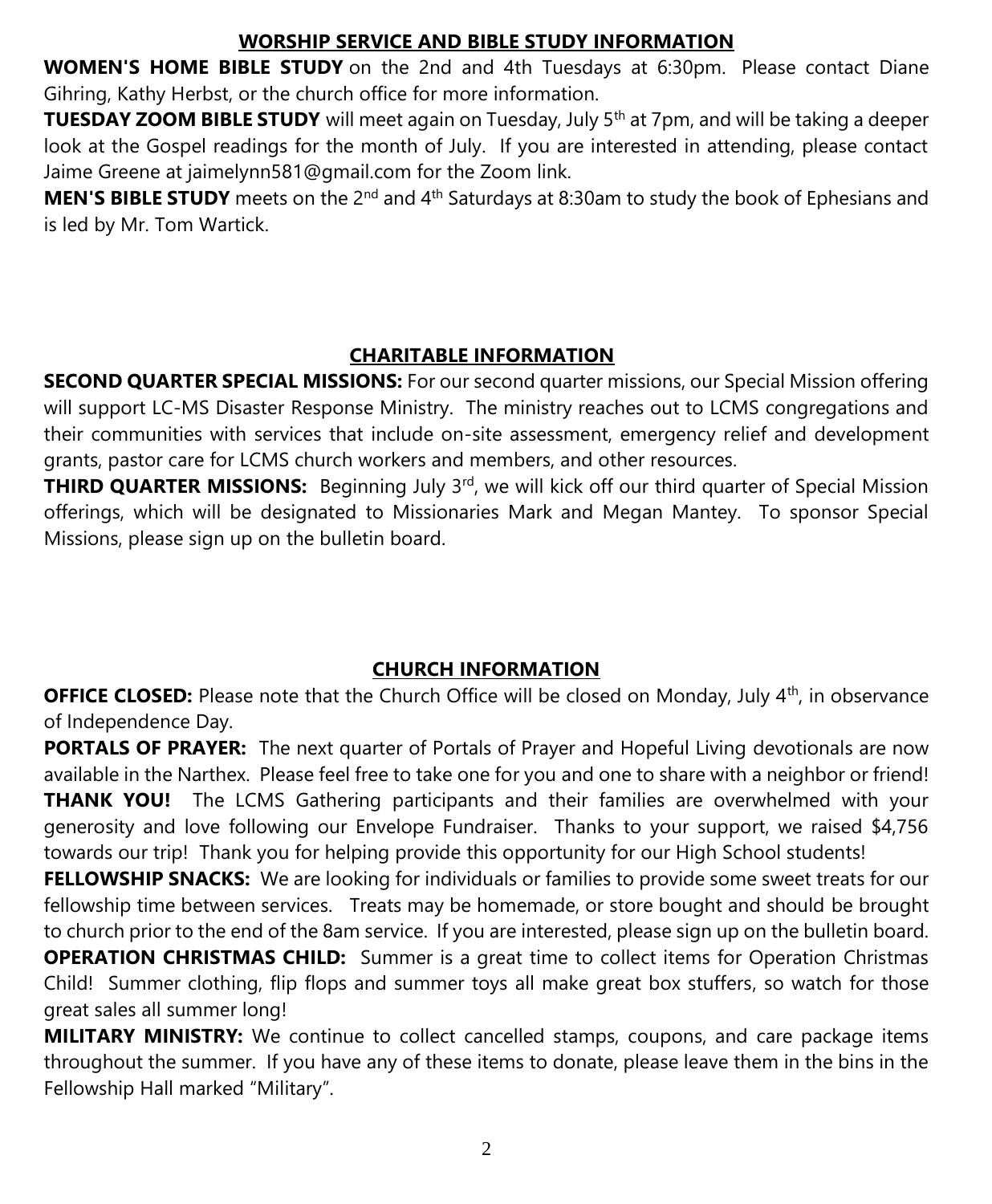**SUNDAY SCHOOL CARE KITS:** First up in our collection of items for the Personal Care Kits is a lightweight bath-size towel (size between 20x40 to 27x52, dark color recommended). Towels will be collected through Sunday, July  $3<sup>rd</sup>$ , and can be placed in the bin in the Narthex. (Coming up next: bars of soap).

**CARE AND SHARE INFORMATIONAL MEETING:** If you would like to be a part of the Care and Share team, please come to an informational and planning meeting on Monday, June  $27<sup>th</sup>$  at 7pm. We will be discussing the mission of Care and Share, as well as sharing other ideas on how we can serve our members. Questions? Contact Kelly Adyniec or Diane Gihring.

**ALTAR FLOWERS, BULLETINS, AND SPECIAL MISSIONS:** If you would like to sponsor the altar flowers, bulletins, or special missions, please sign up on the bulletin board in the hallway. Please also indicate if they are sponsored in honor of a special occasion. There is a suggested donation of \$30 and envelopes can be found below the sign-ups.

**SCHOOL KITS:** It won't be much longer, and we'll see those school supplies making their summer appearance! These sales are the perfect time to stock up on the following for our school supply kits: single subject notebook, ruler, pencil sharpener, blunt scissors, #2 pencils, blue and black ball point pens, crayons, and erasers. For a more detailed list, please see the church bulletin board.

**MILKMEN BASEBALL GAME:** Take us out to the Ballgame! Please join us on Thursday, August 4<sup>th</sup>, as we watch the Milwaukee Milkmen take on the Cleburne Railroaders at 6:35pm. Tickets are \$14 and include the game, free hot dog, free soda, and free drawstring bag. If you would like to attend, please sign up on the bulletin board by July  $24<sup>th</sup>$ . Payment can be made by cash or check (please make checks out to Blessed Savior Lutheran) and can be placed in the Young at Heart mailbox in the Narthex. Payment is due at the time of sign up, and refunds will not be given after July 24<sup>th</sup>.

**BOARD MEMBERS:** Our Board of Stewardship, Board of Evangelism, and Board of Trustees are looking to add members to their boards. If you are interested in more information, please contact the Church Office and we will put you in contact with the Chairperson for that Board.

**SAVE THE DATE-CHURCH PICNIC:** Mark it on your calendars now because you won't want to miss it! On Sunday, August 21<sup>st</sup>, we will have one Worship Service at 10am, and it will be held outside. Following that service, we encourage you to stick around for our church picnic. More details are to come.

**SAVE THE DATE-YOUTH GATHERING PRESENTATION:** Our High Schoolers are just a couple weeks away from attending the long-awaited LCMS Youth Gathering in Houston, TX, and we already are excited to return and share our stories with you! We will host a presentation of our trip on Sunday, August 28th at 10:30am in the Fellowship Hall. Please save the date and join us!